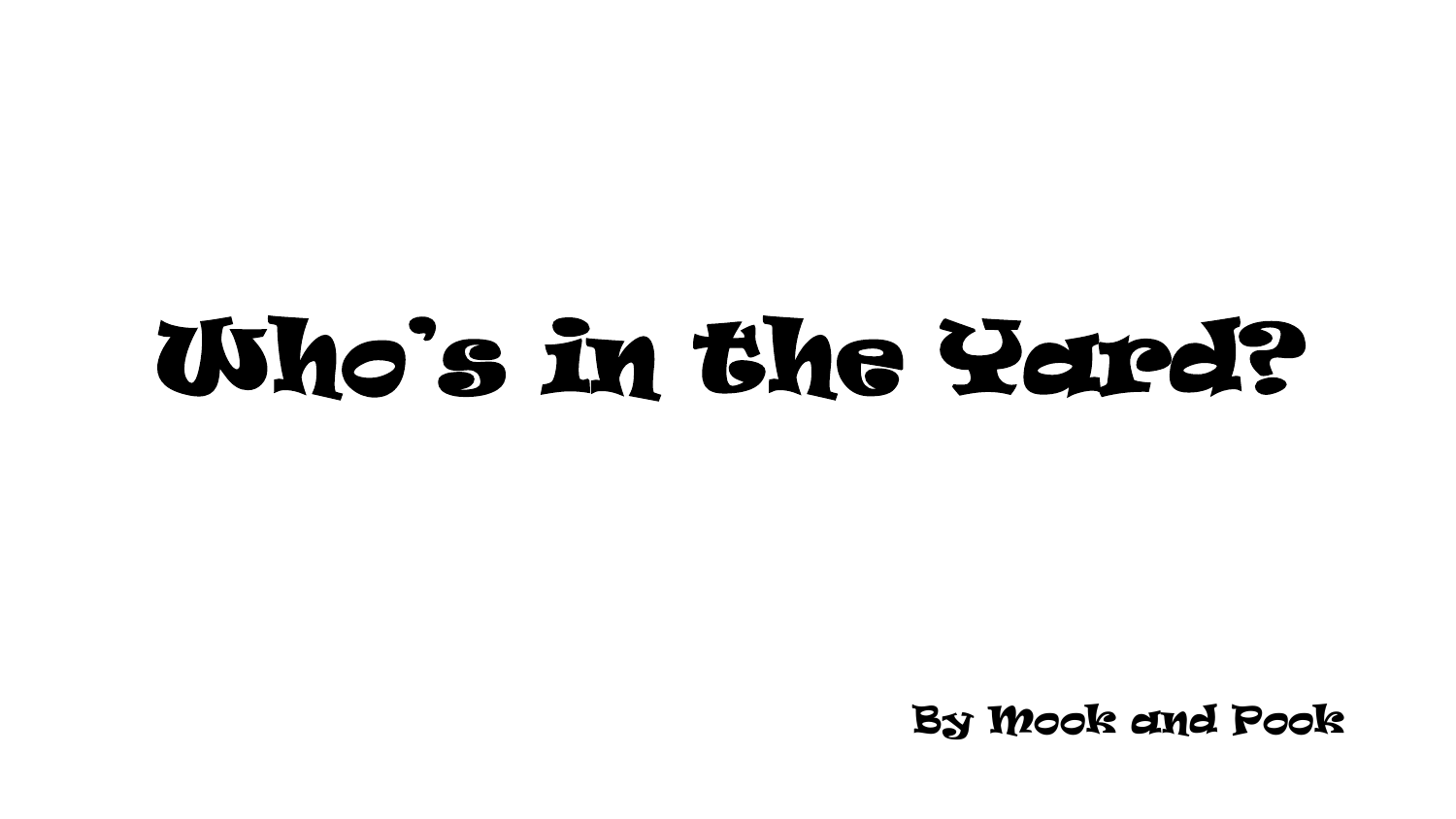# It's Cuirly the Squirrel!

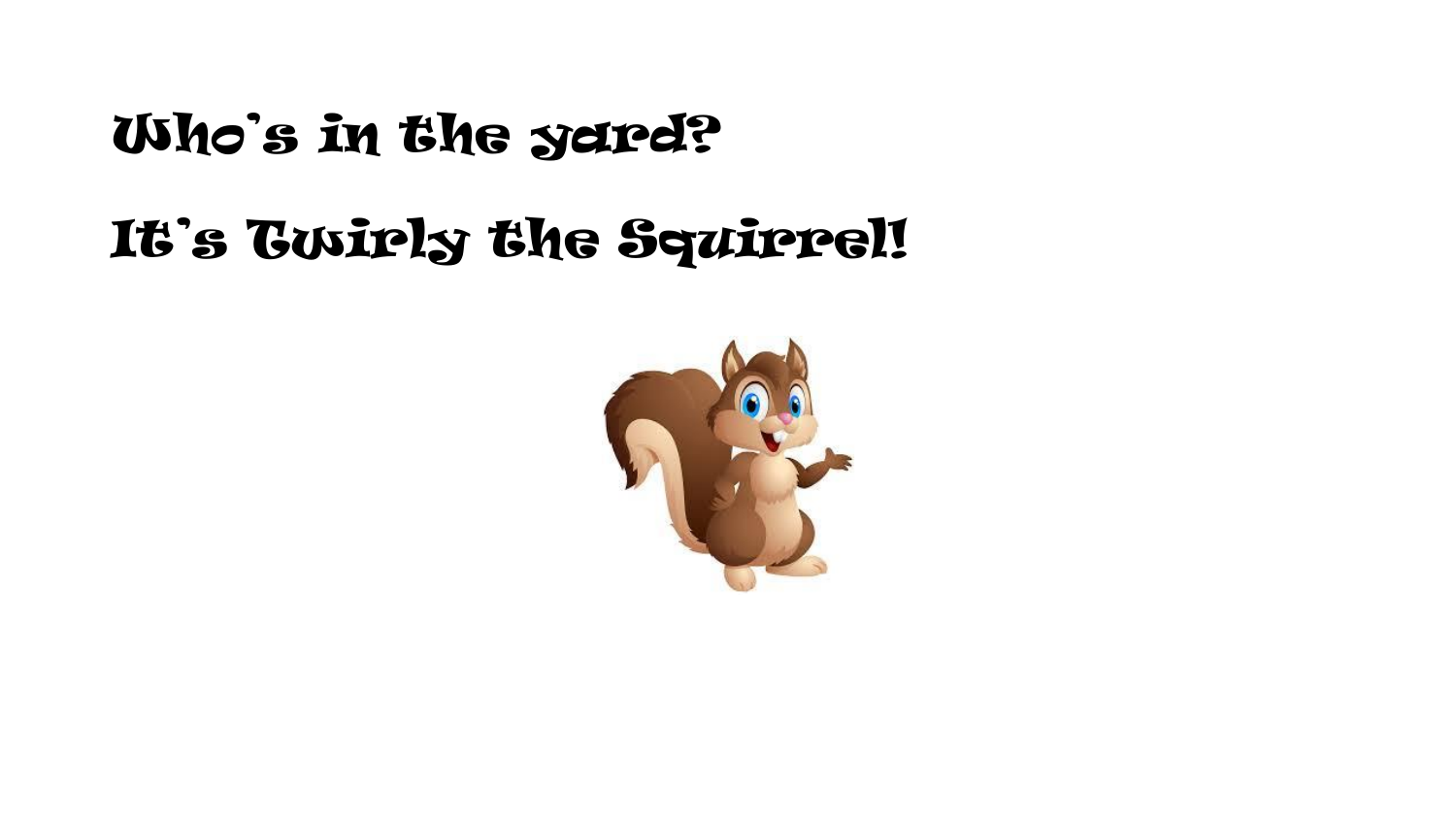# When she gets her paws on an acorn She's the queen of the world

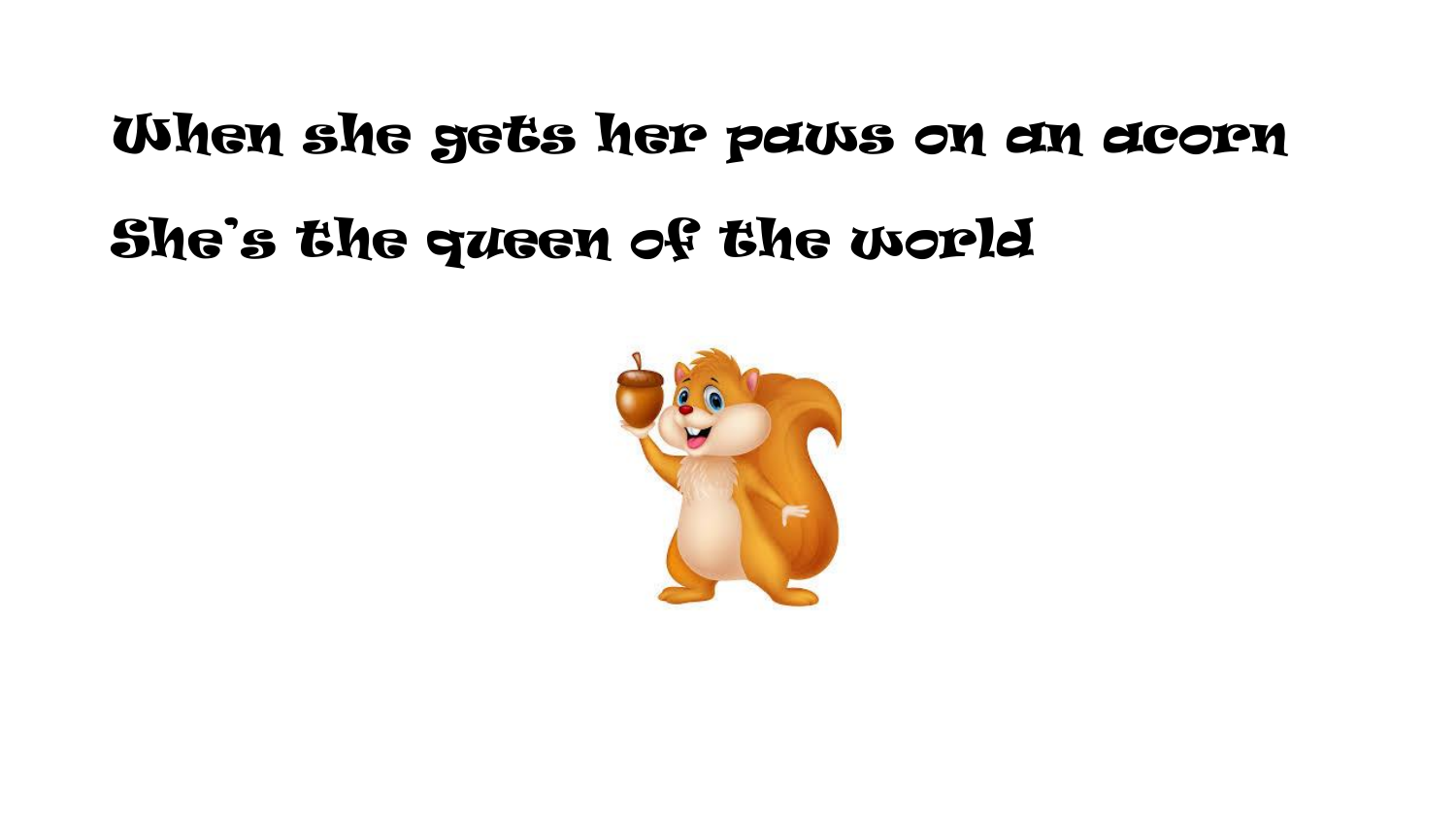# It's Rocco the Raccoon!

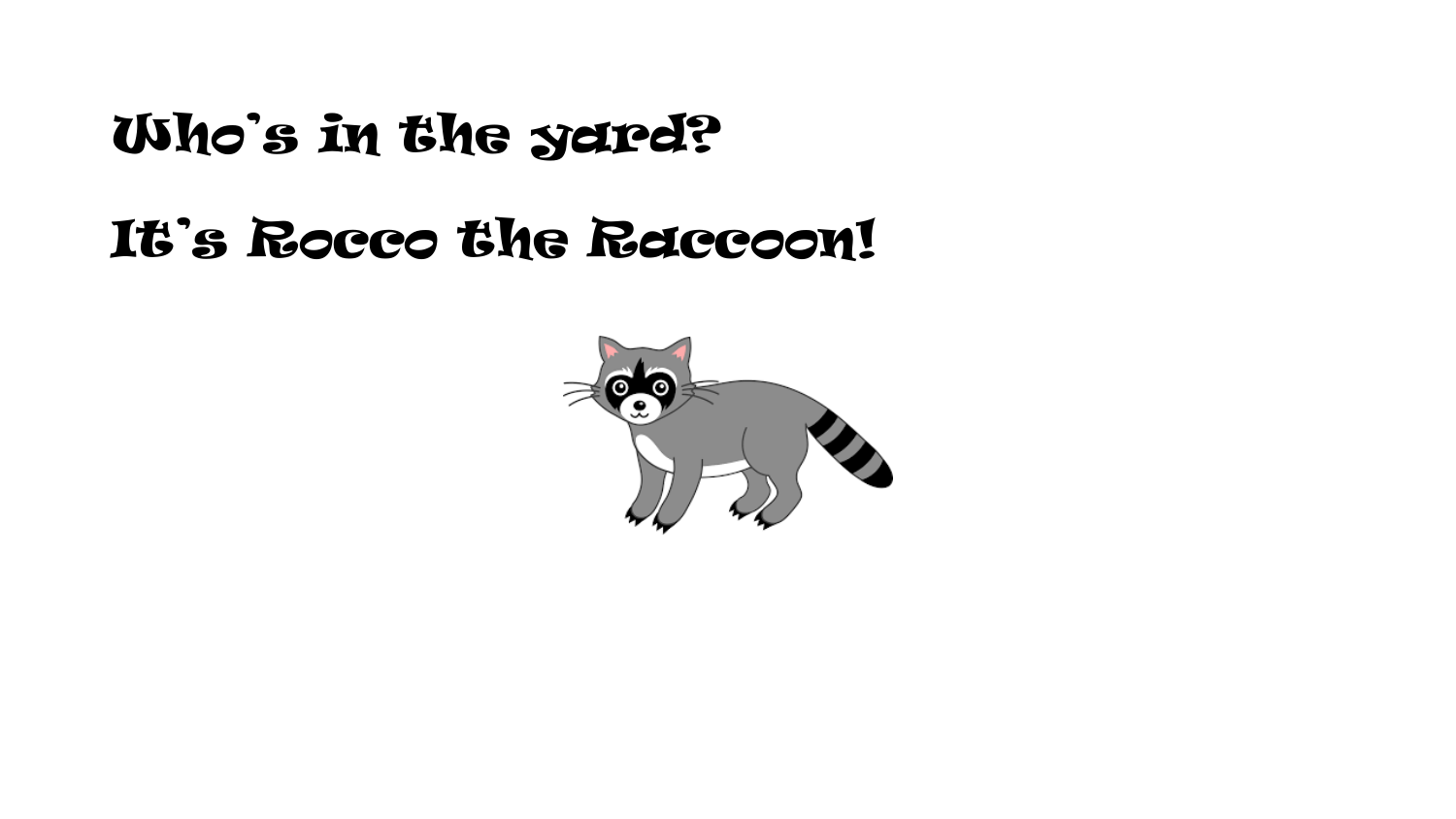#### Watch as he eats berries

# By the light of the moon

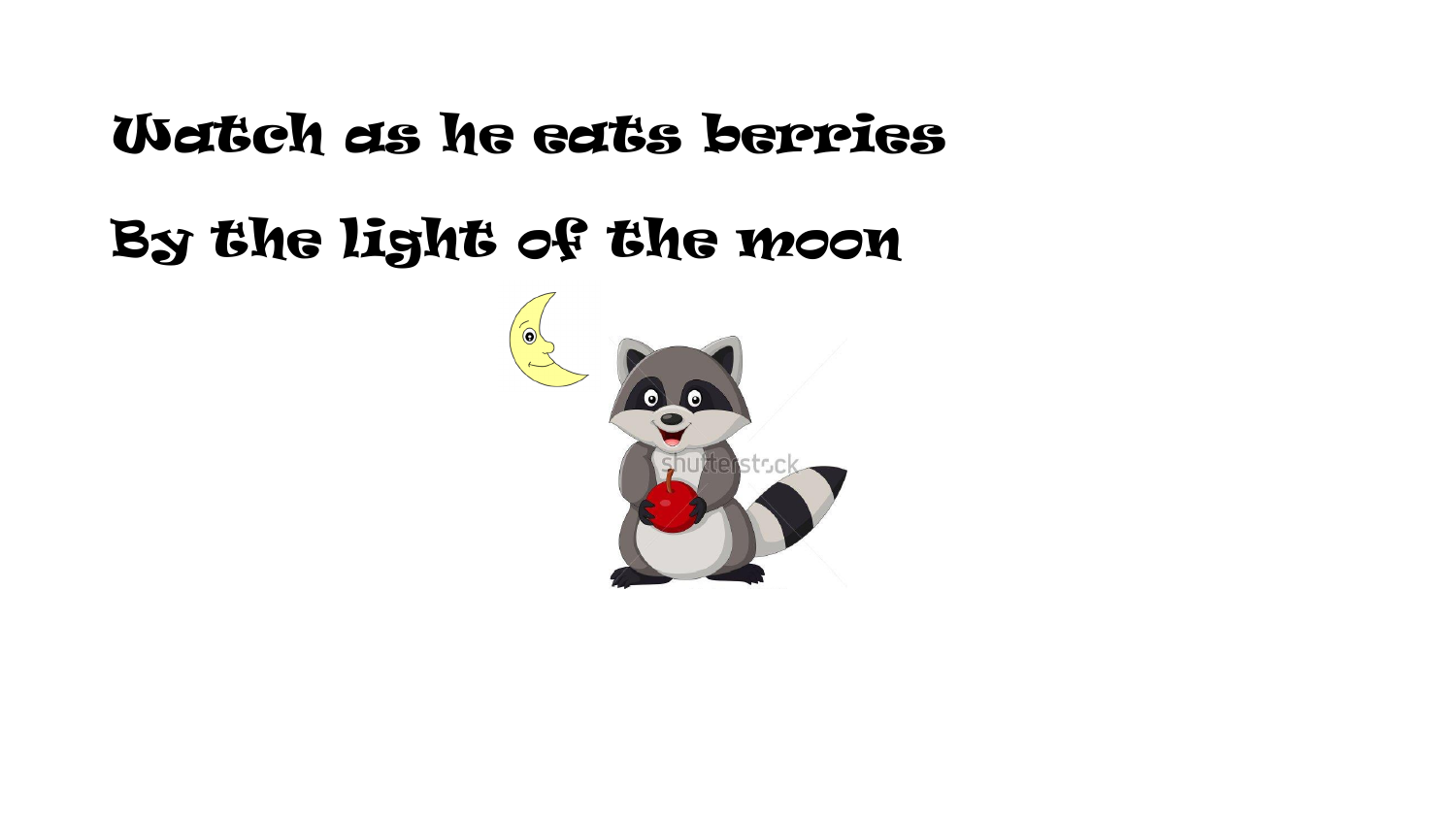# It's Floppers the Rabbit!

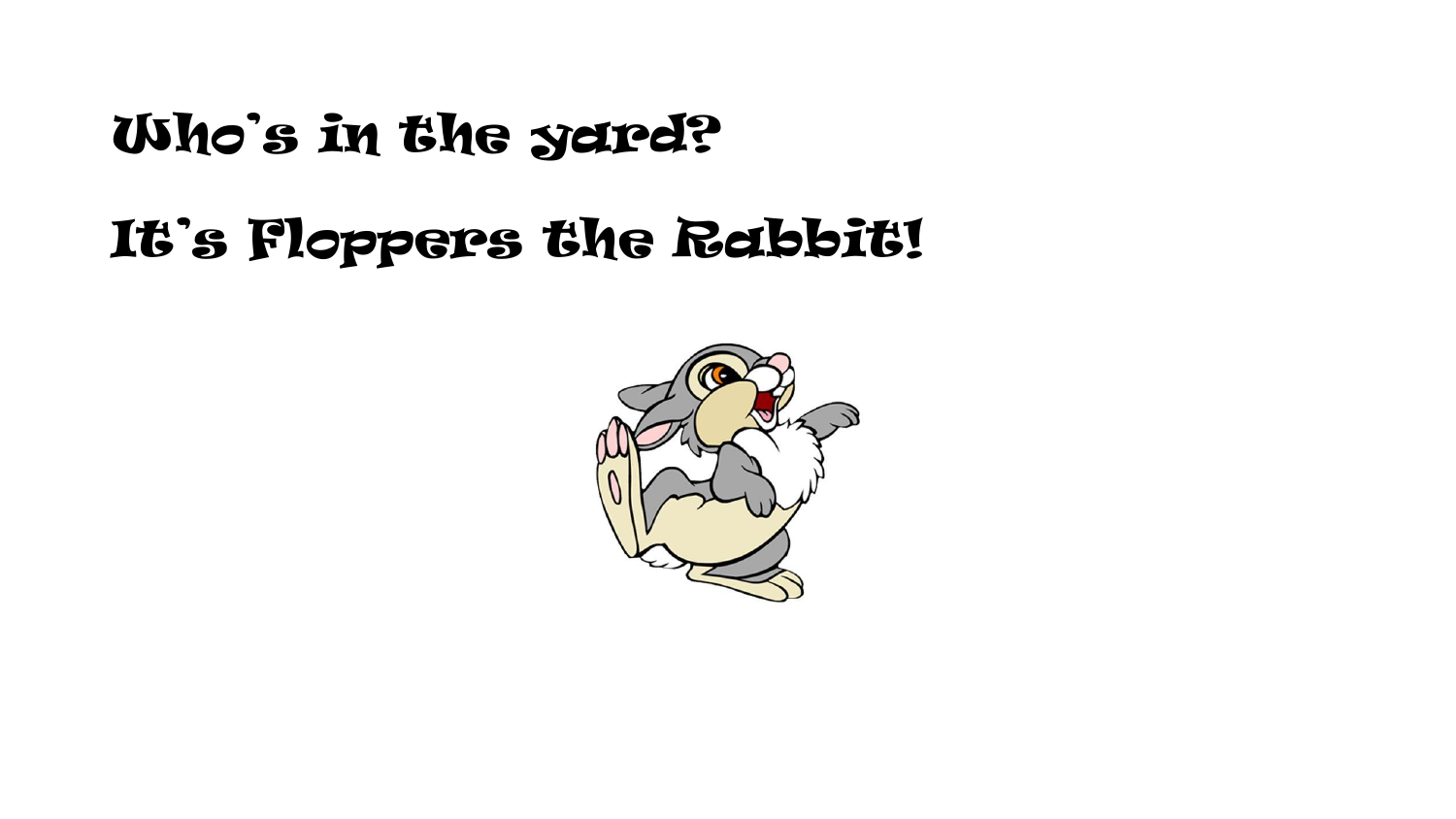# She's hopping all around

# Because she found her lost carrot

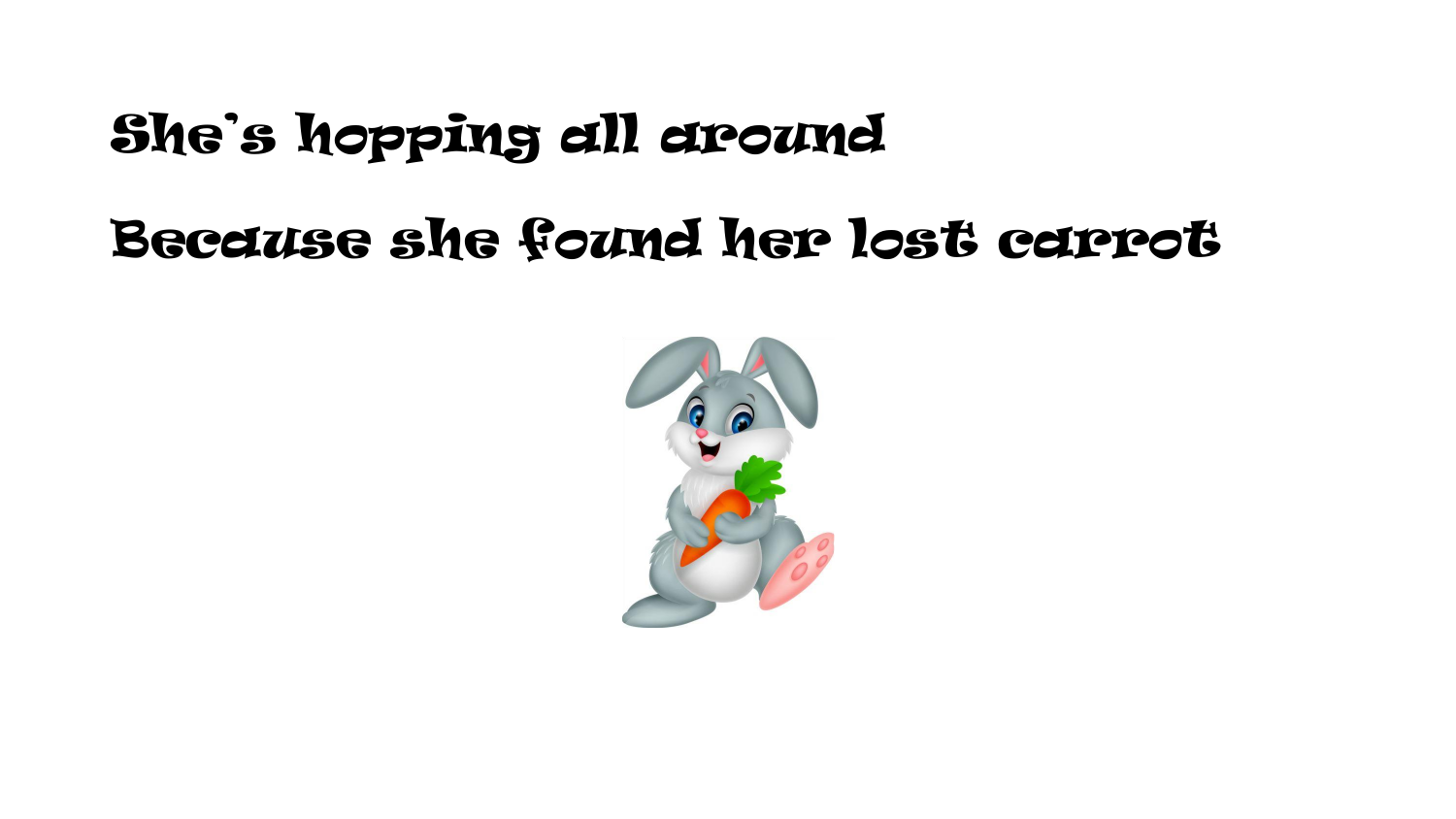# It's Silly the Cat!

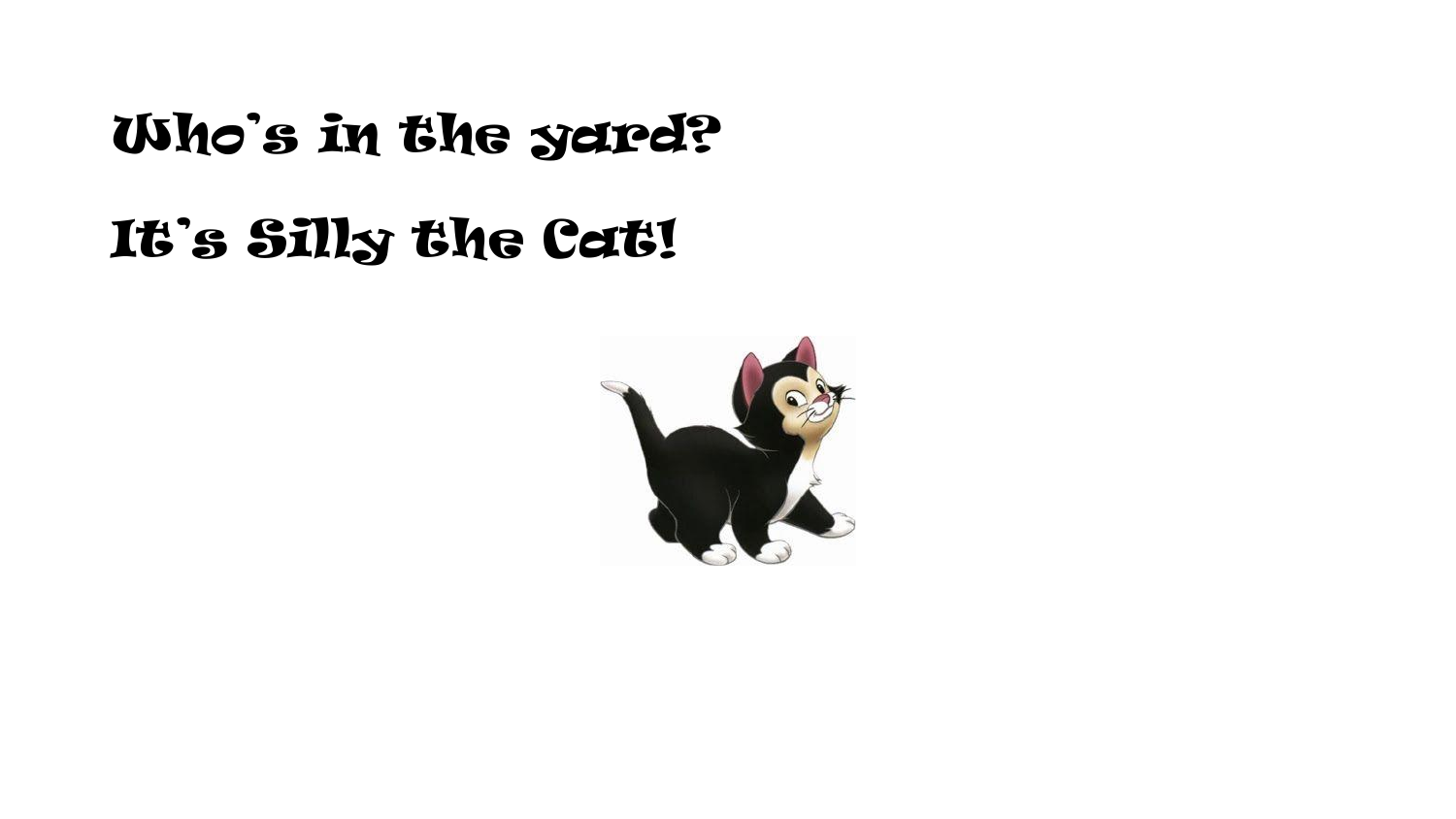#### Wait a minute, Silly you shouldn't be out there

#### Come back inside, but first wipe your paws on the mat

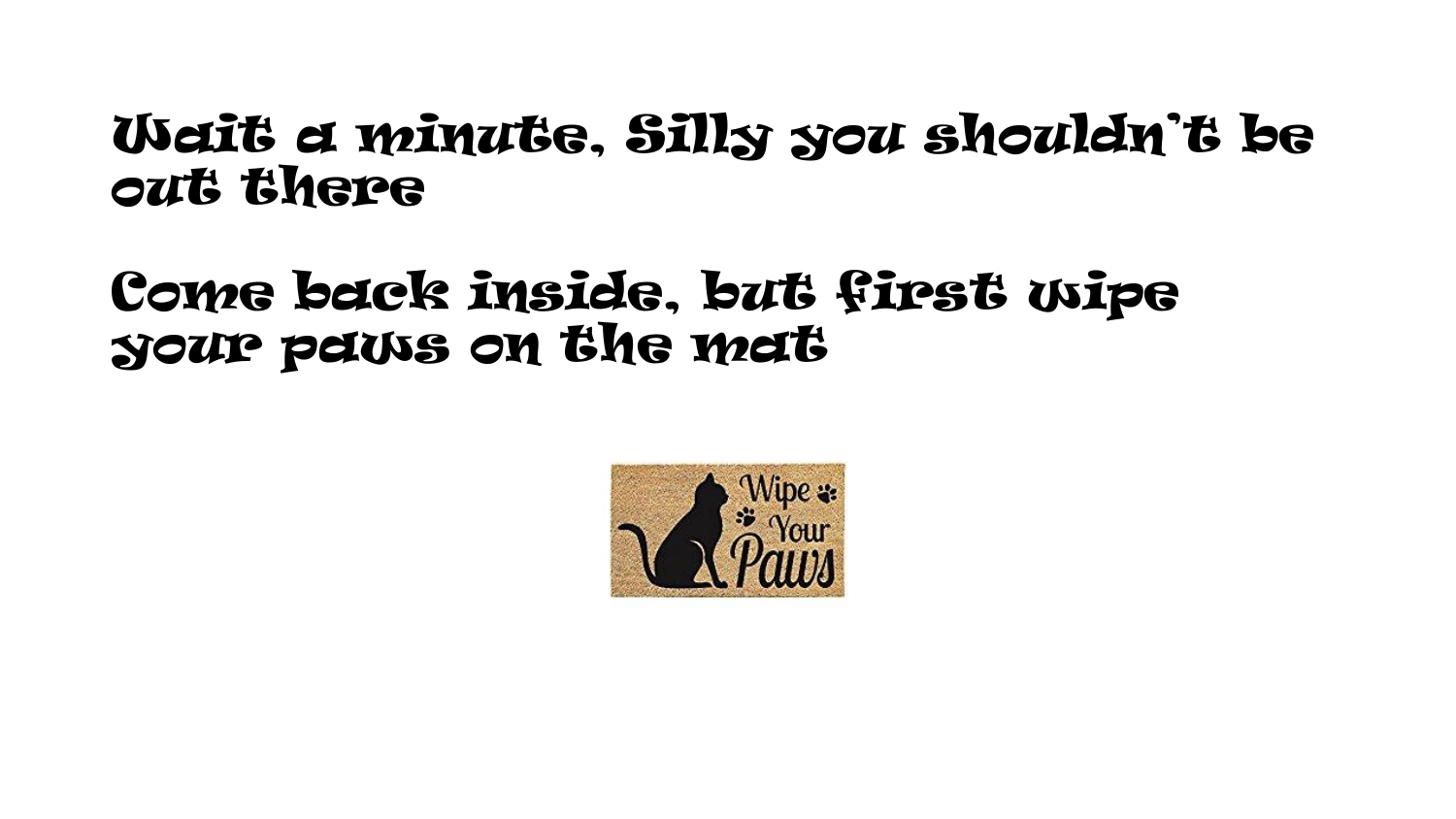# It's Stinkers the Skunk!

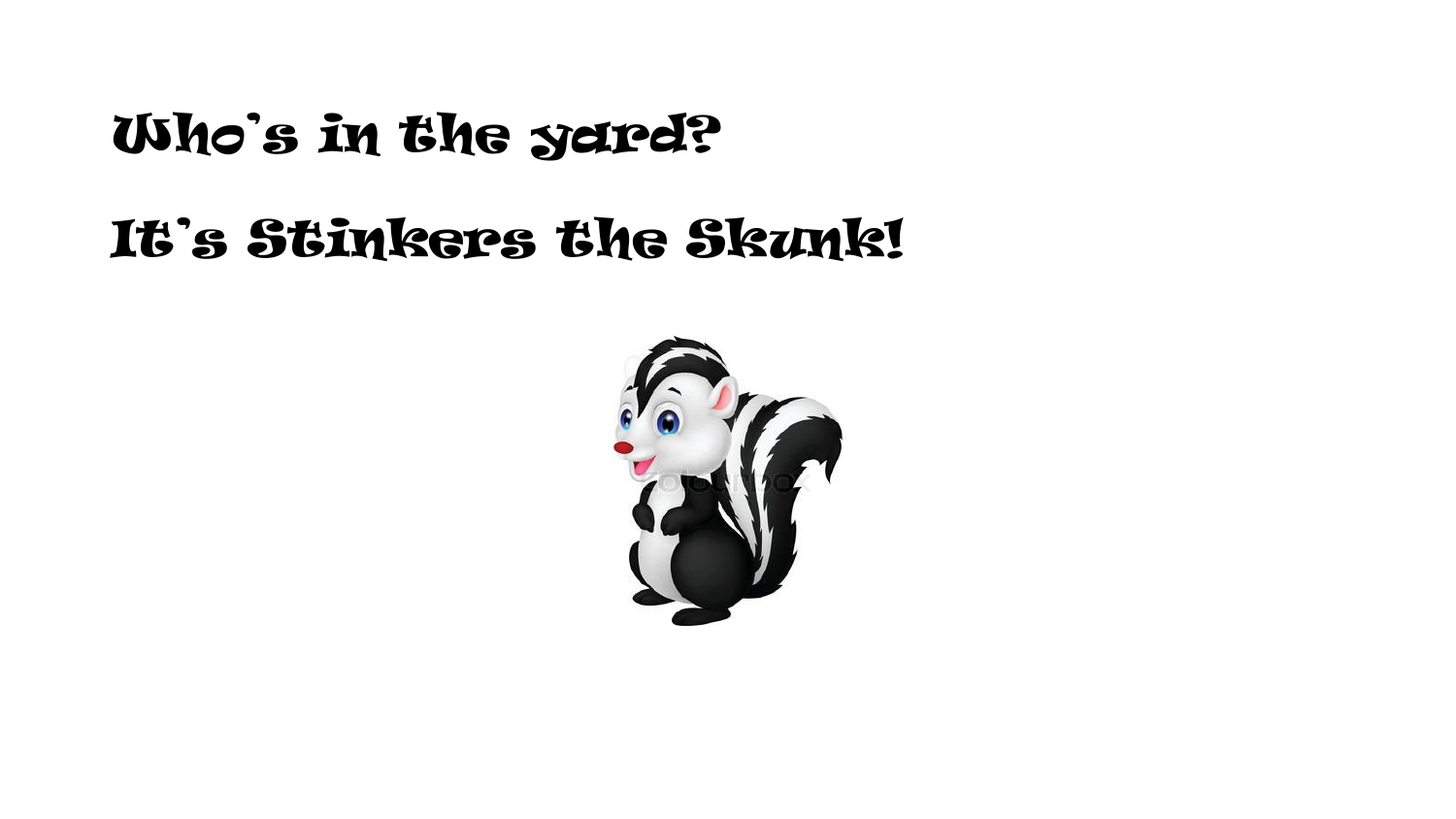## Her name says it all

#### You don't want to get sprayed with her funk

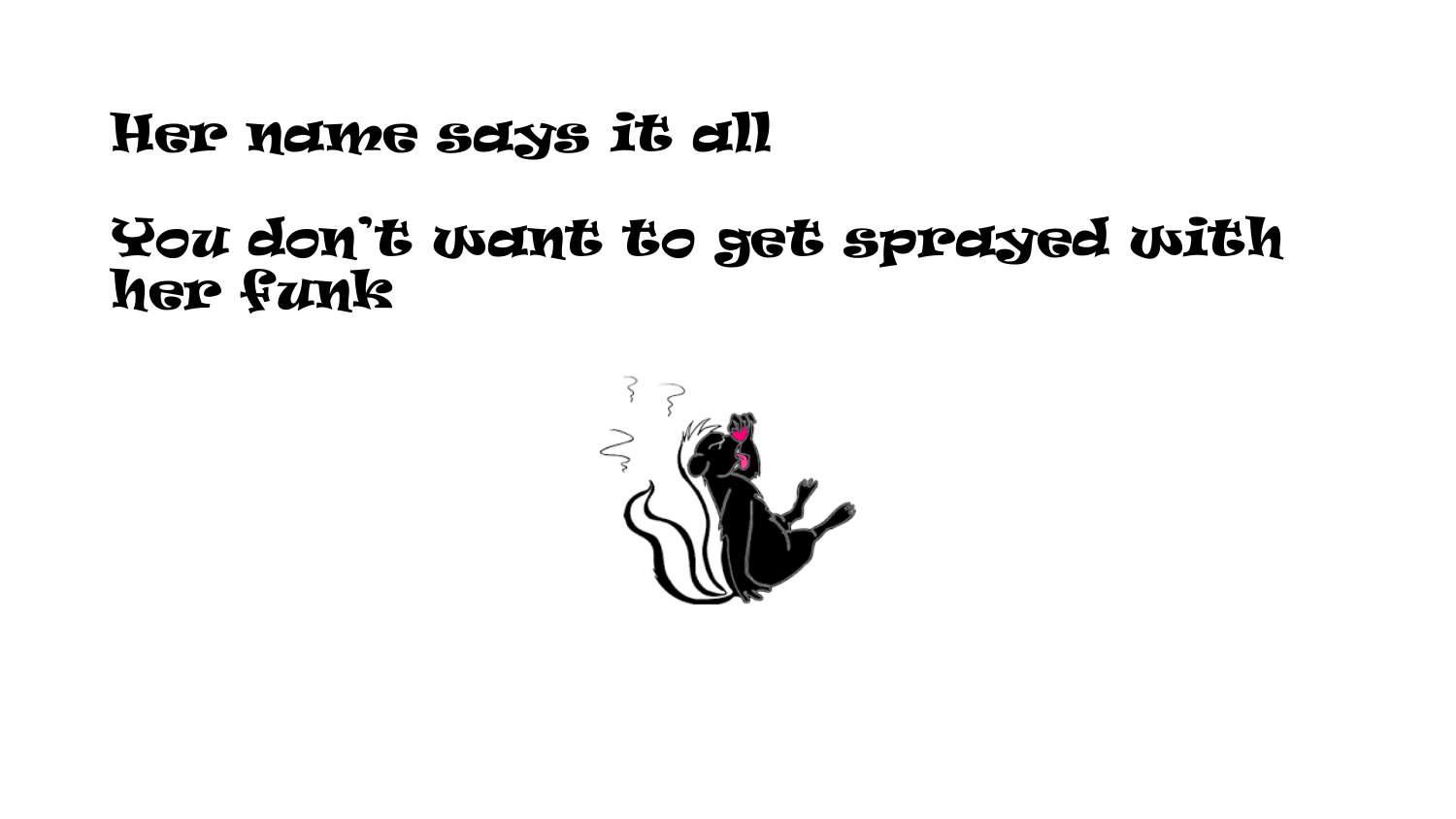# It's a PIRATE!!!

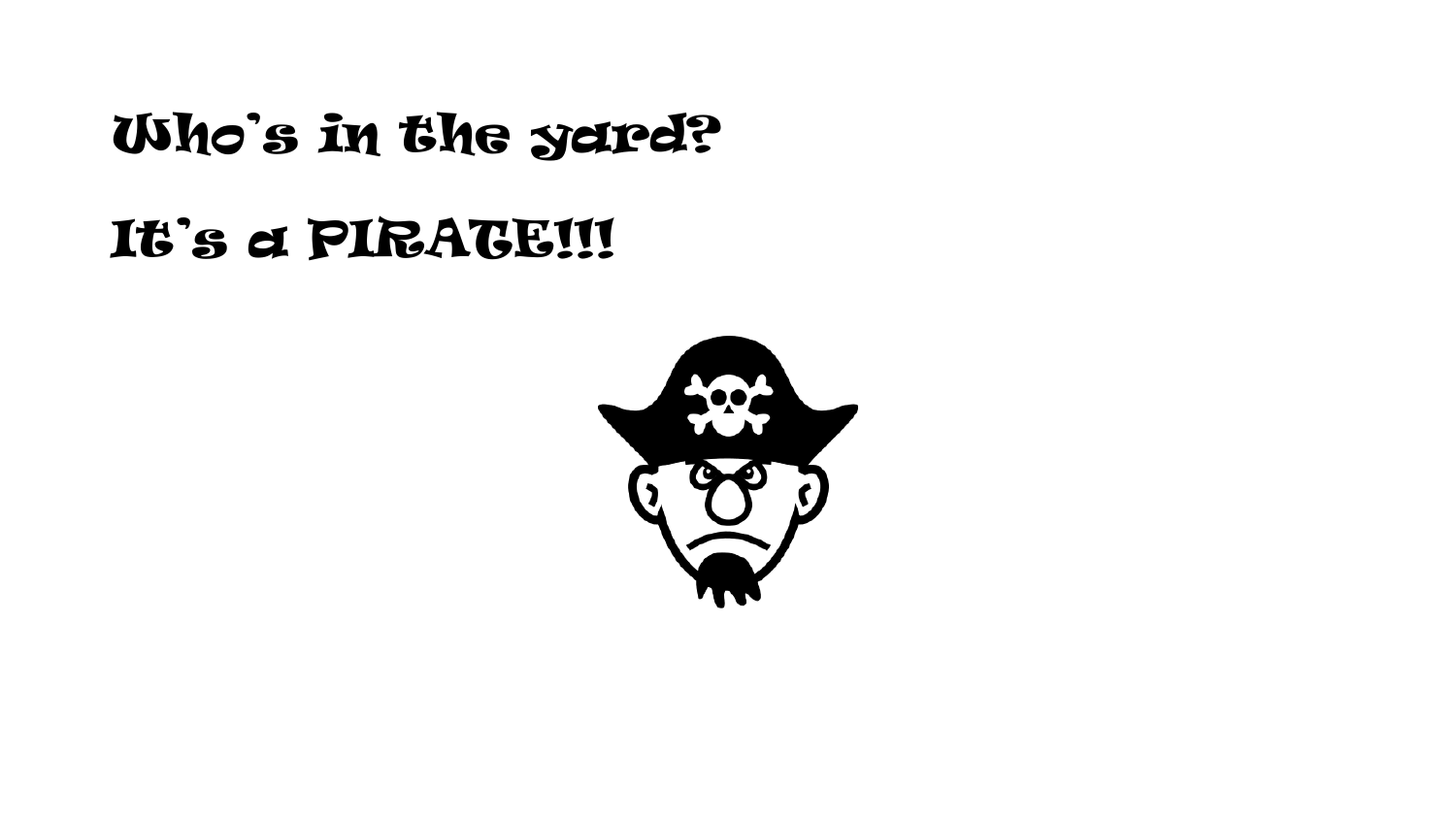# Oh Wait...

### That's just dad in his scarf with the **funny pattern on it**

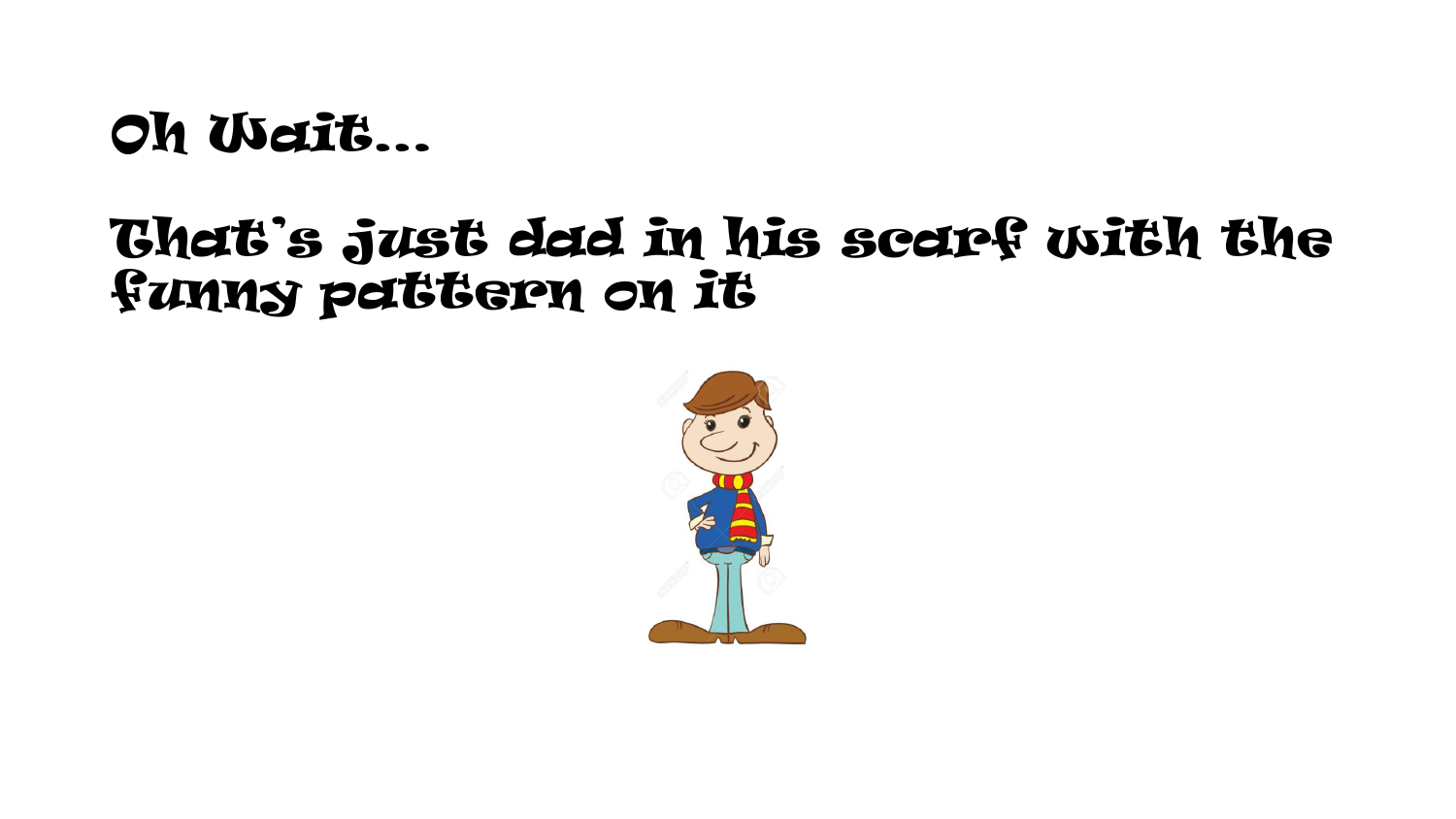# It's Bumble-E the Bee!

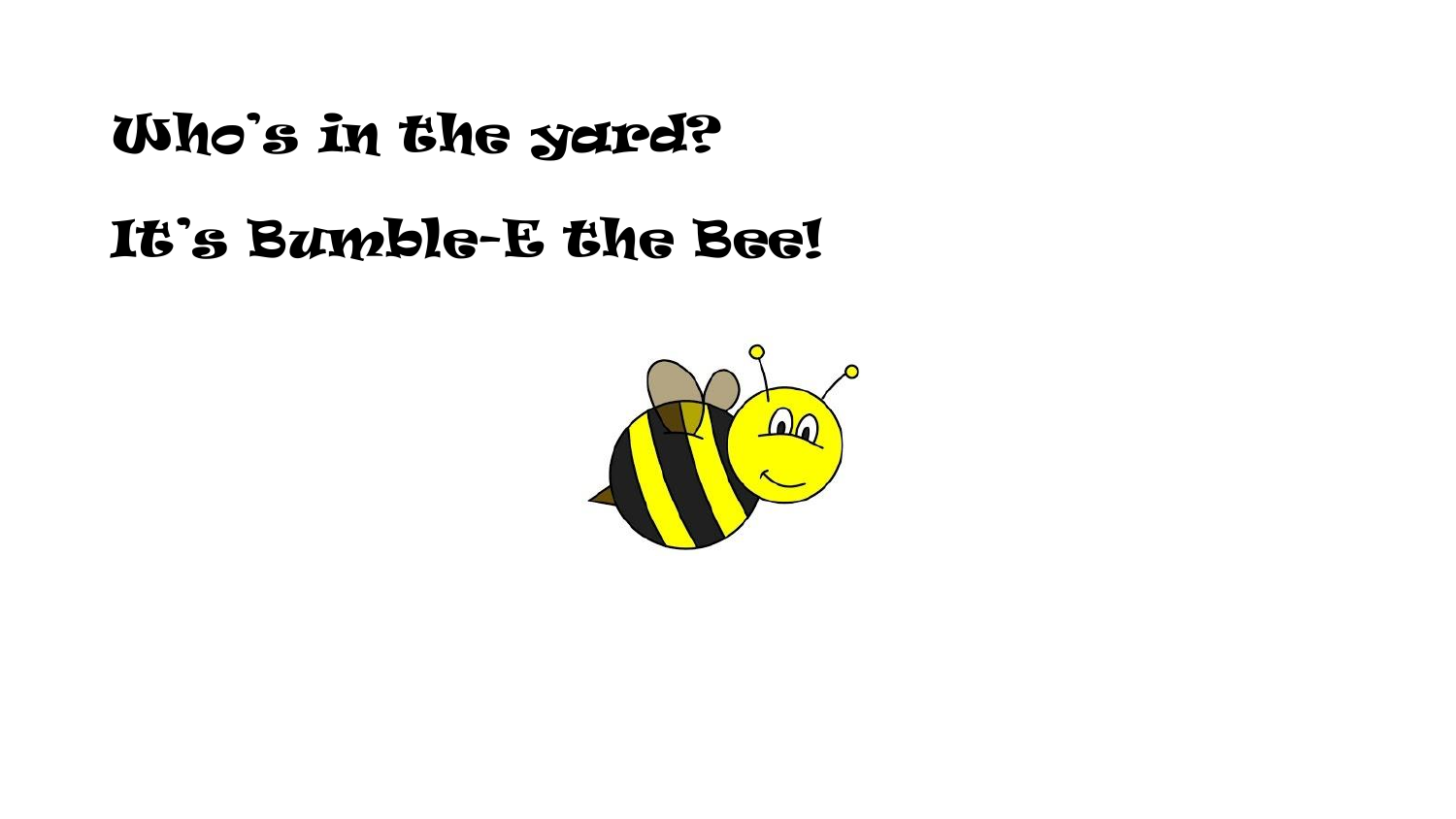# He's buzzing between the flowers

### So he can go home and make some honey

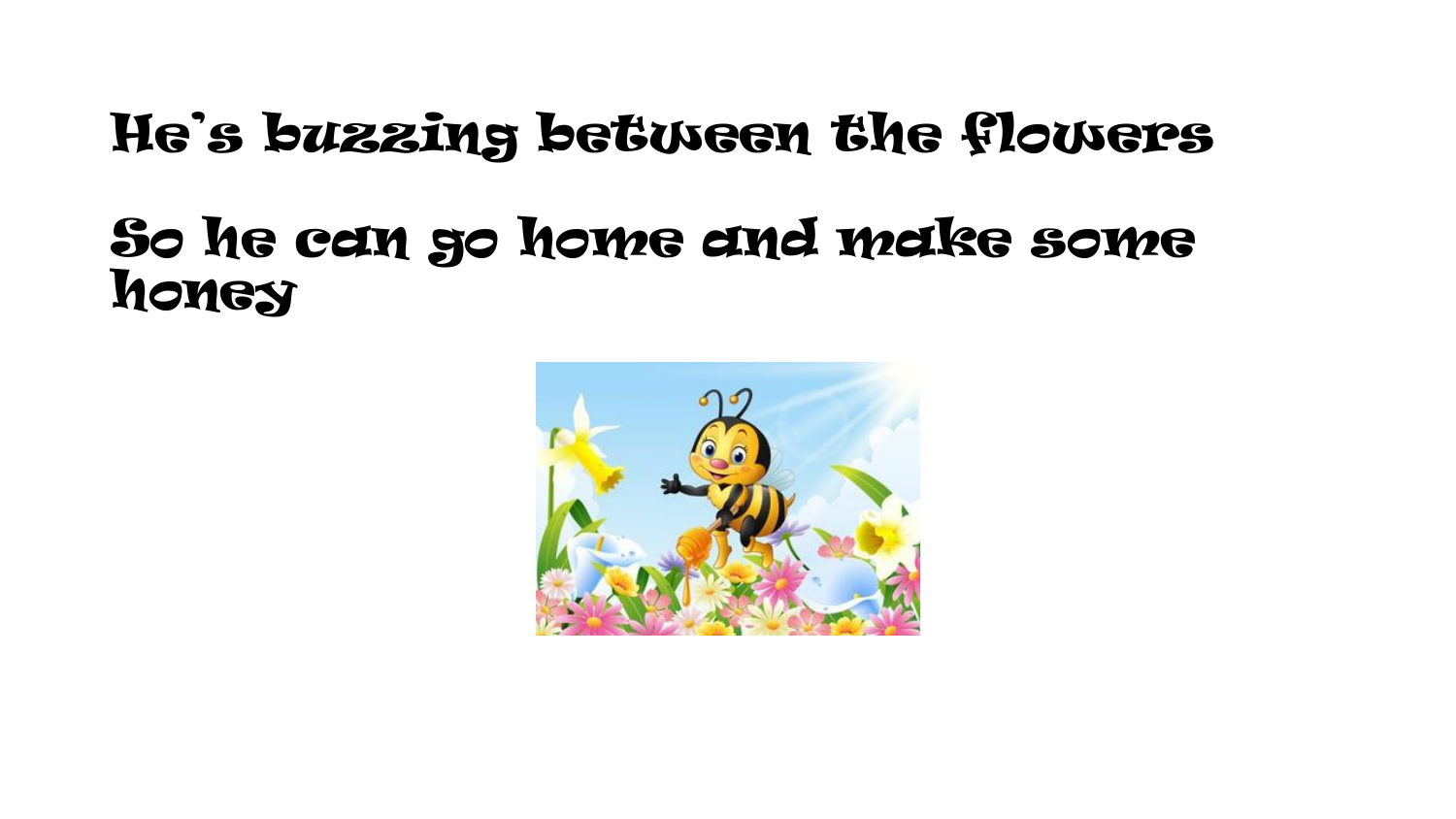It's Barry the Bear!

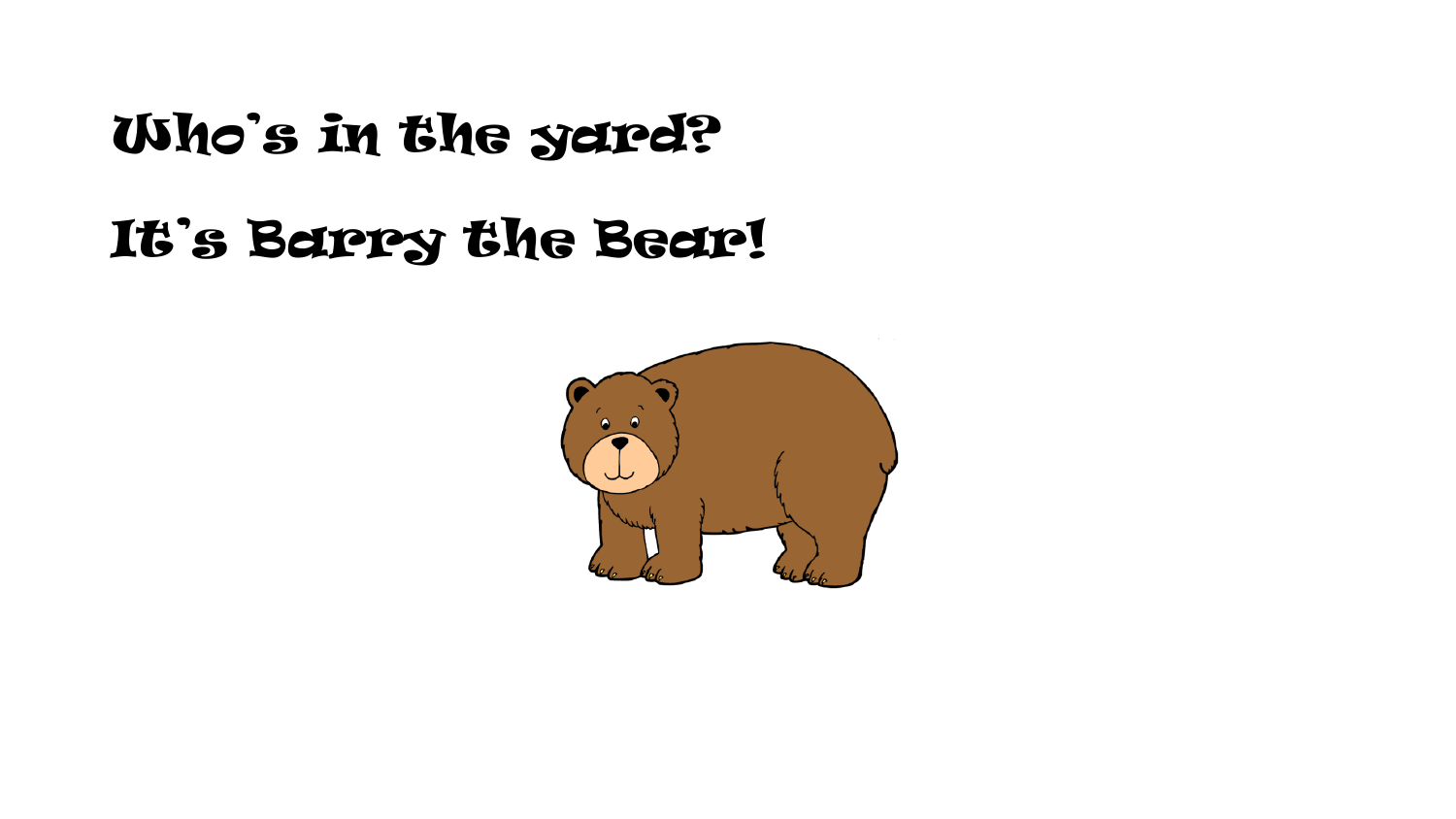#### Wait, did you say Barry the Bear is out there?

# Oh no!

**IIIRUNII**